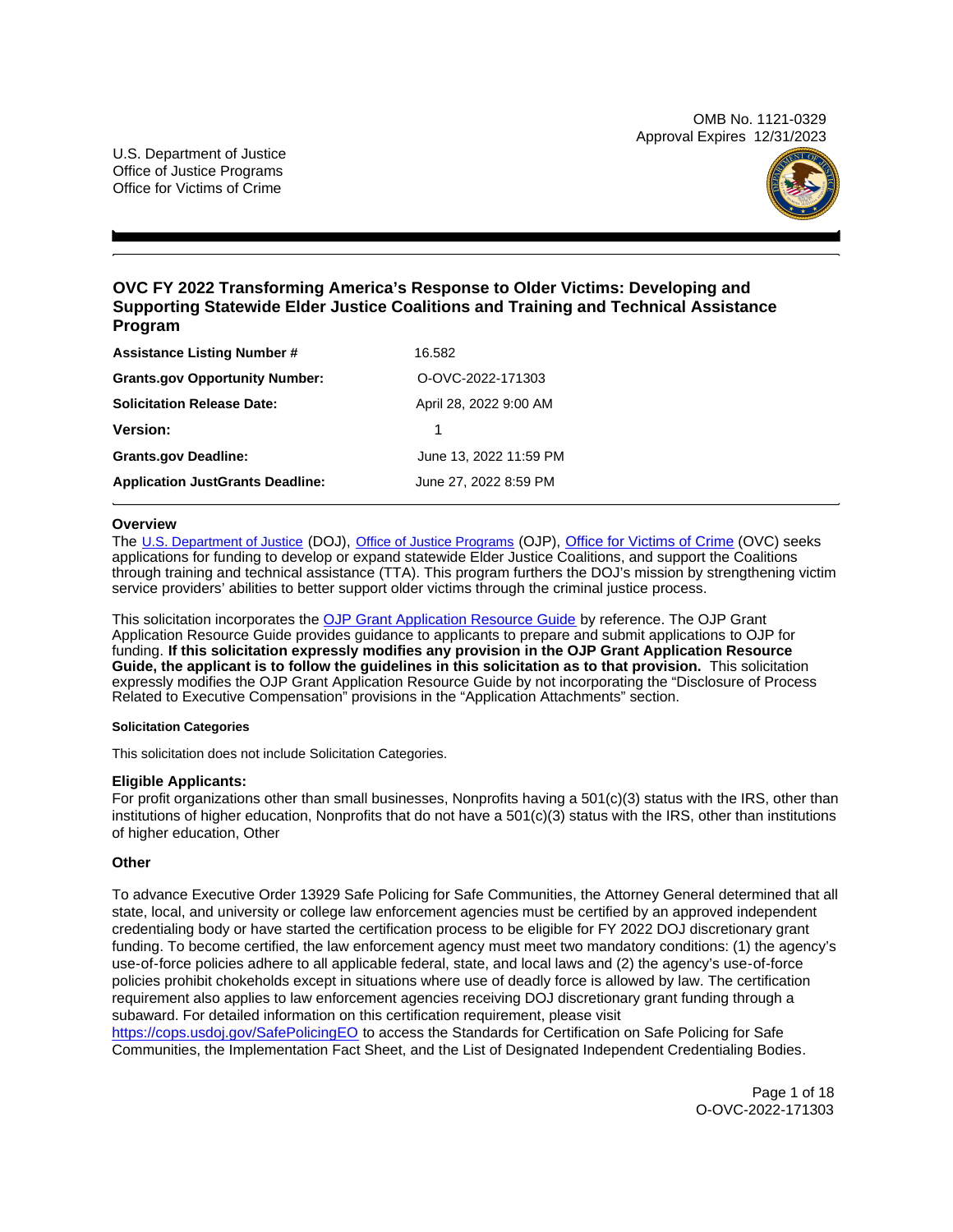<span id="page-1-0"></span>All recipients and subrecipients (including any for-profit organization) must forgo any profit or management fee.

OVC will consider applications under which two or more entities would carry out the federal award; however, only one entity may be the applicant. Any others must be proposed as subrecipients (subgrantees). For additional information on subawards, see the [OJP Grant Application Resource Guide.](https://www.ojp.gov/funding/Apply/Resources/Grant-App-Resource-Guide.htm)

OVC may elect to fund applications submitted under this FY 2022 solicitation in future fiscal years, dependent on, among other considerations, the merit of the applications and on the availability of appropriations.

## **Contact Information**

For technical assistance with submitting the Application for Federal Assistance standard form (SF)-424 and a Disclosure of Lobbying Activities form (SF-LLL) in [Grants.gov](https://Grants.gov), contact the [Grants.gov](https://Grants.gov) Customer Support Hotline at 800-518-4726, 606-545-5035, [Grants.gov Customer Support,](https://www.grants.gov/web/grants/support.html) or [support@grants.gov.](mailto:support@grants.gov) The [Grants.gov](https://Grants.gov) Support Hotline operates 24 hours a day, 7 days a week, except on federal holidays.

For technical assistance with submitting the full application in DOJ's Justice Grants System (JustGrants), contact the JustGrants Service Desk at 833-872-5175 or [JustGrants.Support@usdoj.gov.](mailto:JustGrants.Support@usdoj.gov) The JustGrants Service Desk operates 5 a.m. to 9 p.m. eastern time Monday-Friday and 9 a.m. to 5 p.m. Saturday, Sunday, and Federal holidays.

For assistance with any other requirements of this solicitation, contact the OJP Response Center by telephone at 800-851-3420 or TTY: 301-240-6310 (hearing impaired only), or by email at [grants@ncjrs.gov.](mailto:grants@ncjrs.gov) The OJP Response Center hours of operation are 10:00 a.m. to 6:00 p.m., eastern time Monday–Friday, and 10:00 a.m. to 8:00 p.m. on the solicitation closing date.

## **Pre-Application Webinar**

OVC will conduct one pre-application webinar during which OVC staff will review the solicitation requirements and conduct a question and answer session with interested potential applicants. Participation is optional. When the webinar has been scheduled, the details and registration information will be available at [https://ovc.ojp.gov/funding/funding-webinars.](https://ovc.ojp.gov/funding/funding-webinars)

## **Submission Information**

Applications will be submitted to DOJ in two steps:

**Step 1:** The applicant must submit by the [Grants.gov](https://Grants.gov) deadline the required Application for Federal Assistance standard form (SF)-424 and a Disclosure of Lobbying Activities (SF-LLL) form when they register in [Grants.gov](https://Grants.gov) at [https://www.grants.gov/web/grants/register.html.](https://www.grants.gov/web/grants/register.html) To register in [Grants.gov](https://Grants.gov), the applicant will need to ensure that its System for Award Management (SAM) registration is current.

**Step 2:** The applicant must then submit the **full application,** including attachments, in JustGrants at [JustGrants.usdoj.gov.](https://justicegrants.usdoj.gov/) To be considered timely, the full application must be submitted in JustGrants by the JustGrants application deadline. OJP encourages applicants to review the "How to Apply" section in the [OJP](https://www.ojp.gov/funding/apply/ojp-grant-application-resource-guide#apply)  [Grant Application Resource Guide](https://www.ojp.gov/funding/apply/ojp-grant-application-resource-guide#apply) and the [JustGrants website](https://justicegrants.usdoj.gov/news) for more information, resources, and training.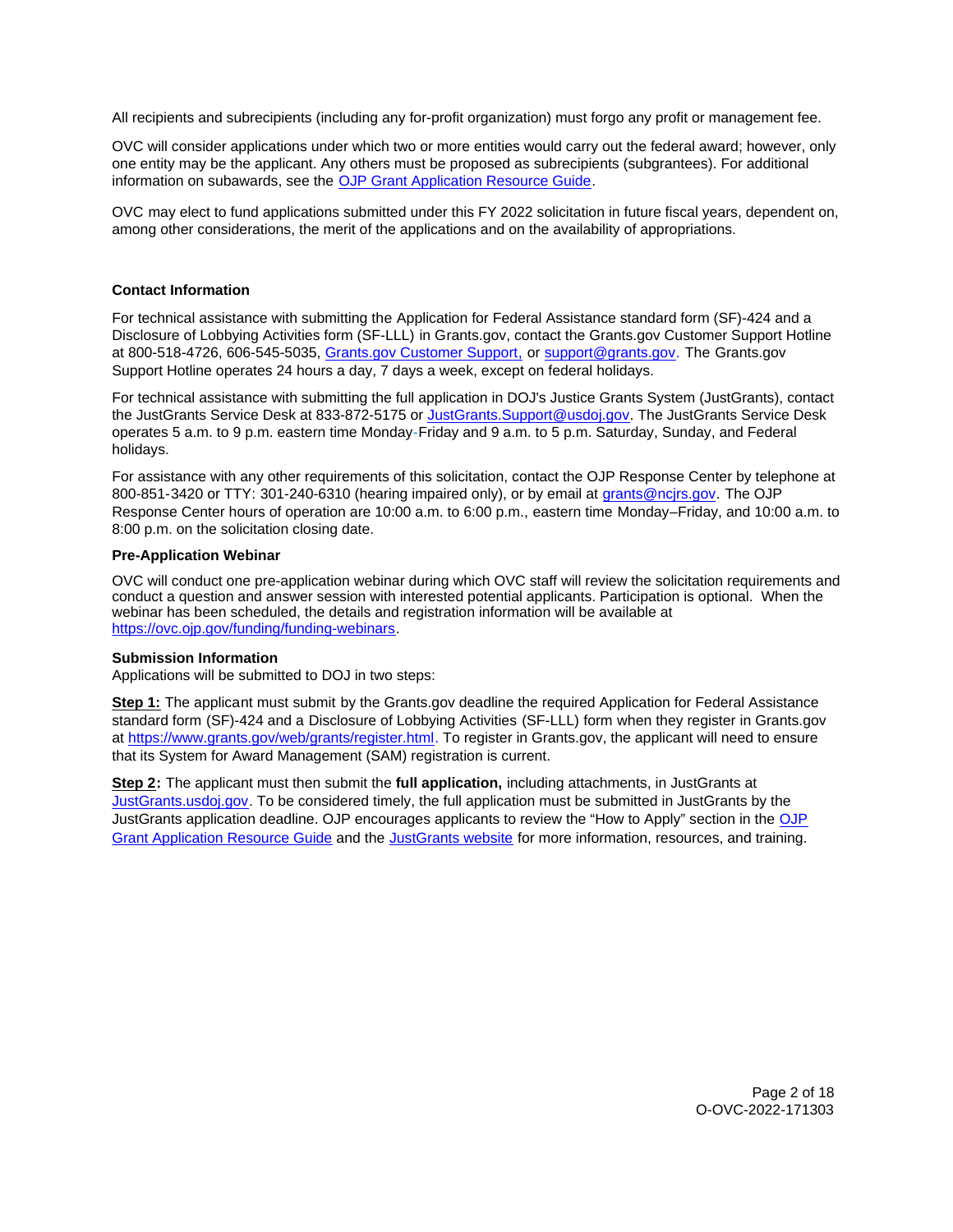# **Contents**

| Contact Information                                                                     | $\mathbf{2}$     |
|-----------------------------------------------------------------------------------------|------------------|
| <b>Program Description</b>                                                              | $5\phantom{.0}$  |
| Overview                                                                                | $\overline{5}$   |
| <b>Statutory Authority</b>                                                              | $\overline{5}$   |
| Specific Information                                                                    | 5                |
| Goals, Objectives, Deliverables, and Timeline                                           | 5                |
| Evidence-Based Programs or Practices                                                    | $\overline{7}$   |
| Information Regarding Potential Evaluation of Programs and Activities                   | $\overline{7}$   |
| <b>OJP Priority Areas</b>                                                               | 7                |
| <b>Federal Award Information</b>                                                        | 8                |
| Awards, Amounts and Durations                                                           | 8                |
| <b>Continuation Funding Intent</b>                                                      | 8                |
| Availability of Funds                                                                   | 8                |
| <b>Types of Awards</b>                                                                  | 8                |
| Financial Management and System of Internal Controls                                    | 8                |
| <b>Budget Information</b>                                                               | 8                |
| Cost Sharing or Matching Requirement                                                    | 9                |
| Pre-agreement Costs (also known as Pre-award Costs)                                     | 9                |
| Limitation on Use of Award Funds for Employee Compensation: Waiver                      | 9                |
| Prior Approval, Planning, and Reporting of Conference/Meeting/Training Costs            | $\boldsymbol{9}$ |
| Costs Associated with Language Assistance (if applicable)                               | $\boldsymbol{9}$ |
| <b>Eligibility Information</b>                                                          | 9                |
| Application and Submission Information                                                  | 9                |
| Information to Complete the Application for Federal Assistance (SF-424)                 | $\boldsymbol{9}$ |
| Standard Applicant Information (JustGrants 424 and General Agency Information)          | 9                |
| Proposal Abstract                                                                       | 10               |
| <b>Proposal Narrative</b>                                                               | 10               |
| Goals, Objectives, Deliverables, and Timeline                                           | 12               |
| <b>Budget and Associated Documentation</b>                                              | 12 <sup>°</sup>  |
| Budget Worksheet and Budget Narrative (Web-based Form)                                  | 12 <sup>°</sup>  |
| Indirect Cost Rate Agreement (if applicable)                                            | 12 <sup>°</sup>  |
| Financial Management Questionnaire (including applicant disclosure of high-risk status) | 12 <sup>°</sup>  |
| Disclosure of Process Related to Executive Compensation                                 | 12 <sub>2</sub>  |
| <b>Additional Application Components</b>                                                | 12 <sup>°</sup>  |
| Time-Task Plan                                                                          | 12 <sub>2</sub>  |
| Resumes for all Key Personnel and staff                                                 | 13               |
| Organizational Chart                                                                    | 13               |
| <b>Disclosures and Assurances</b>                                                       | 13               |
| Disclosure of Lobbying Activities                                                       | 13               |
| <b>DOJ Certified Standard Assurances</b>                                                | 13               |
| Applicant Disclosure of Duplication in Cost Items                                       | 13               |
| DOJ Certifications Regarding Lobbying; Debarment, Suspension and Other Responsibility   |                  |
| Matters; and Drug-Free Workplace Requirements                                           | 13               |
| Applicant Disclosure and Justification - DOJ High Risk Grantees (if applicable)         | 13               |
| How to Apply                                                                            | 13               |
| Submission Dates and Time                                                               | 13               |
| Application Review Information                                                          | 14               |
|                                                                                         | Dao 2 of 4       |

Page 3 of 18 O-OVC-2022-171303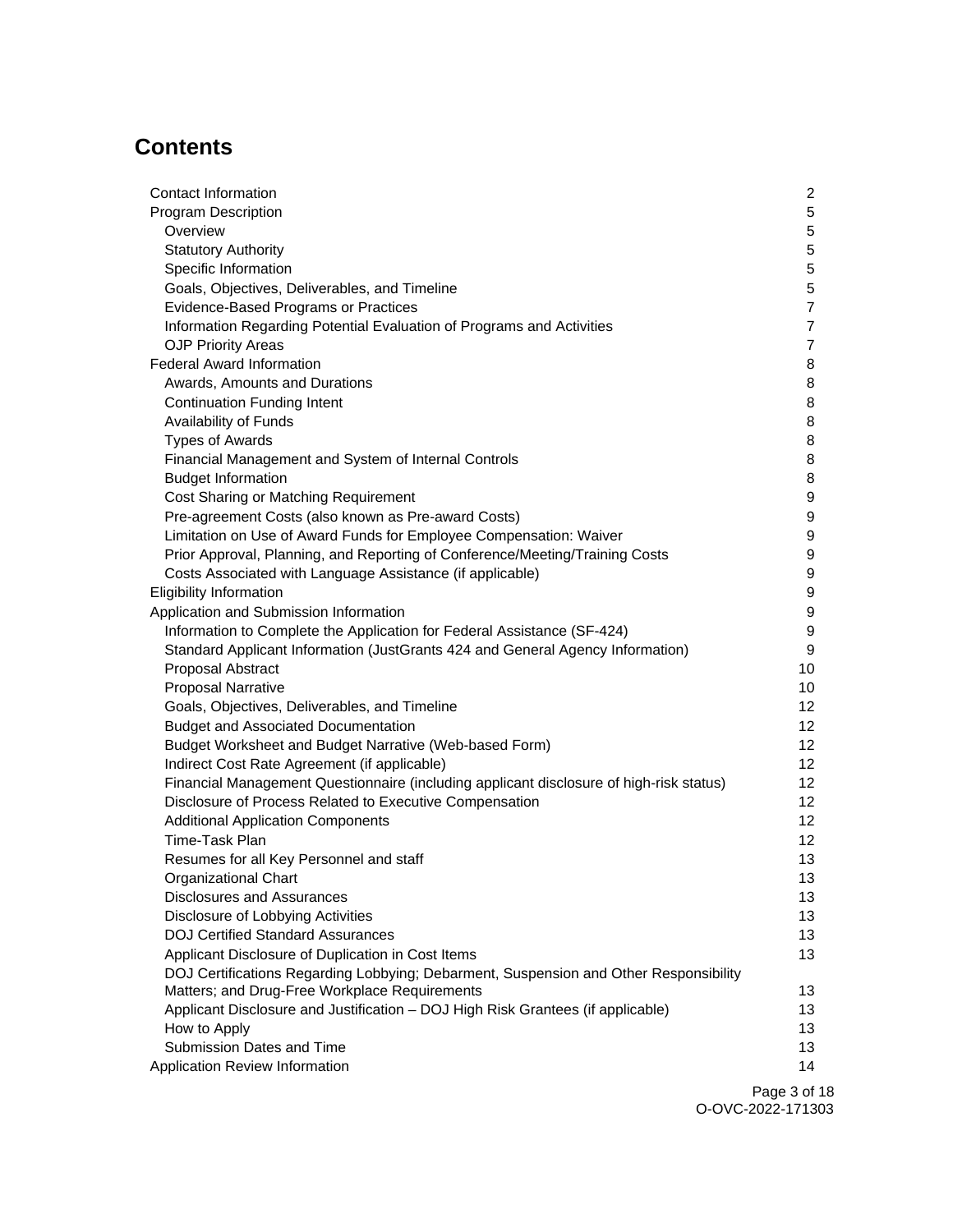| <b>Review Criteria</b>                                                  | 14 |
|-------------------------------------------------------------------------|----|
| <b>Review Process</b>                                                   | 15 |
| <b>Federal Award Administration Information</b>                         | 15 |
| <b>Federal Award Notices</b>                                            | 15 |
| Administrative, National Policy, and Other Legal Requirements           | 16 |
| Information Technology (IT) Security Clauses                            | 16 |
| General Information about Post-Federal Award Reporting Requirements     | 16 |
| Federal Awarding Agency Contact(s)                                      | 16 |
| Other Information                                                       | 16 |
| Freedom of Information and Privacy Act (5 U.S.C. 552 and 5 U.S.C. 552a) | 16 |
| Provide Feedback to OJP                                                 | 16 |
| <b>Performance Measures</b>                                             | 16 |
| <b>Application Checklist</b>                                            | 17 |
|                                                                         |    |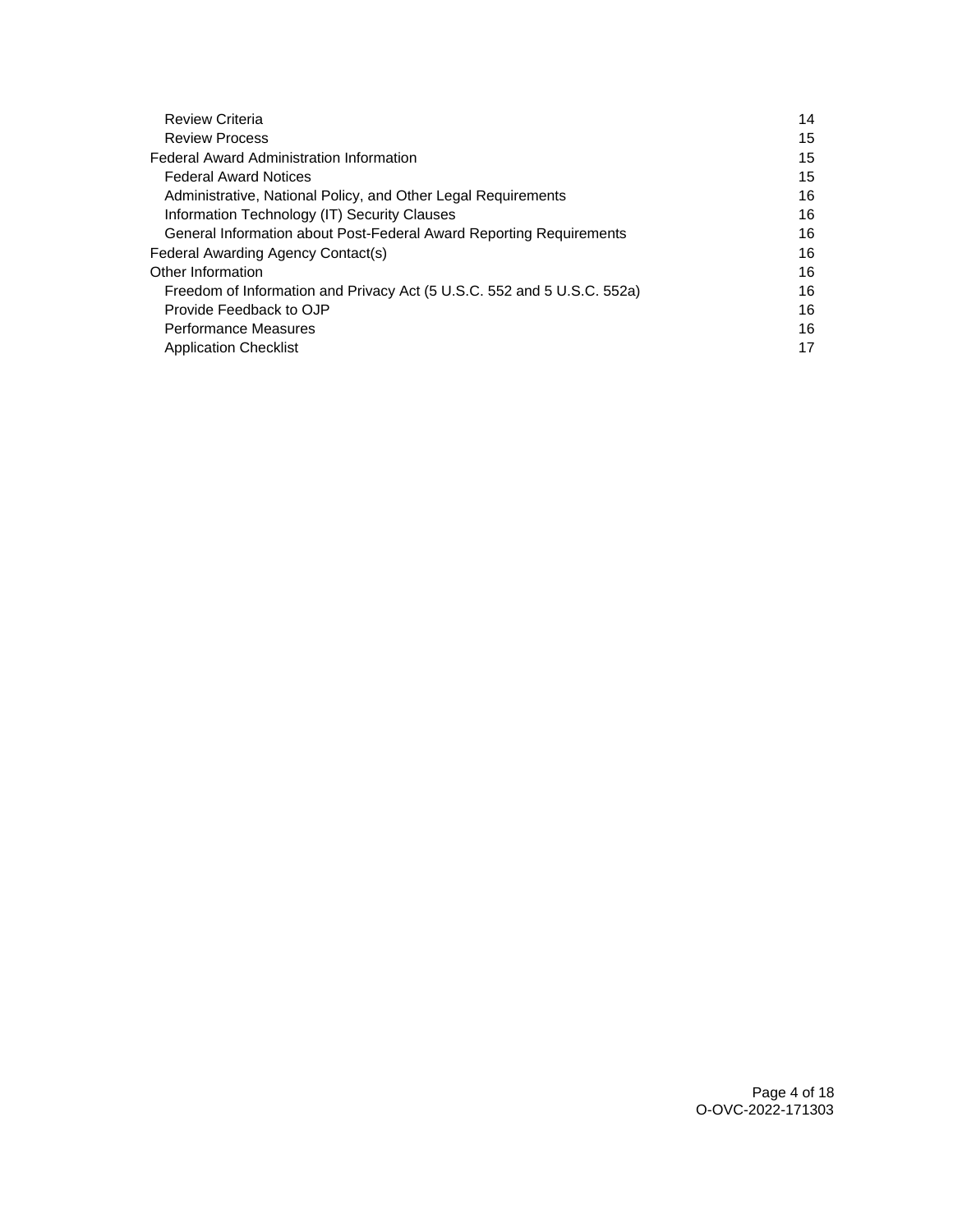## <span id="page-4-0"></span>**Program Description**

#### **Overview**

OJP is committed to advancing work that promotes civil rights and racial equity, increases access to justice, supports crime victims and individuals impacted by the justice system, strengthens community safety and protects the public from crime and evolving threats and builds trust between law enforcement and the community.

The Office for Victims of Crime (OVC) is committed to enhancing the Nation's capacity to assist crime victims and provide leadership in changing attitudes, policies, and practices to promote justice and healing for all victims of crime.

Under this program, OVC will fund a program to develop or expand statewide Elder Justice Coalitions. The funded applicant will make and monitor subgrants to seven Coalitions and support them and other established coalitions across the United States, by providing national-scope technical assistance.

### **Statutory Authority**

34 U.S.C. § 20103(c)(1)(A)

### **Specific Information**

Older Americans are often targets of guardianship abuse, financial exploitation, fraud, and scams. Those often most at-risk of victimization experience barriers to accessing services including social isolation, cognitive impairment, physical limitations, and depression. Additionally, older victims cannot earn back a lifetime of earnings stolen or swindled by a caregiver, guardian, family member, or fraudster. Despite the high cost to older victims, there is little dedicated funding to support Elder Justice Coalitions, through which elder justice advocates, legal aid professionals, and victim service providers collaborate to collectively identify and address gaps in services to older victims of abuse and financial exploitation.

Over the last 10 years, the elder justice field focused on developing multi-disciplinary teams and effective community outreach and messaging efforts about crimes against older adults. This program furthers that work by sustaining and expanding those efforts to address the needs of older crime victims and to develop Elder Justice Coalitions as a field of practice in order to—

- mirror the successful efforts of other key statewide coalitions such as those addressing sexual assault, child abuse, and domestic violence;
- gain momentum as a professional field of practice, as expressed through the development of victims' rights, establishment of supportive public policies, and enhanced skills and knowledge building among caregivers and allied professionals; and
- better amplify needs of both victims and systems by sharing gaps, evidence-based practices, and recommendations from the field to help advance needed changes in systems and system response.

The OVC-funded applicant will make seven competitive subawards to new or expanding Elder Justice Coalitions of up to \$375,000 each for 24-month projects. The successful applicant will monitor and support the seven subaward Coalitions by providing assistance with collecting appropriate performance data, reporting out key findings, conducting subaward monitoring, and providing online meetings and training.

OVC will collaborate with the Office on Violence Against Women, DOJ's Elder Justice Initiative (EJI), the Consumer Financial Protection Bureau's Office of Financial Protection for Older Americans, and the Health and Human Services' Administration on Aging/Administration for Community Living in the administration of this program.

#### **Goals, Objectives, Deliverables, and Timeline**

#### **Goals**

The goals of this program are to: (1) support statewide efforts to develop or expand Elder Justice Coalitions; (2) provide evidence-based, trauma-informed TTA to existing coalitions across the Nation; (3) make and monitor subawards to seven Coalitions to support their growth and expansion; and (4) contribute to the growth of Elder Justice Coalitions as a field of practice.

#### **Objectives**

Page 5 of 18 O-OVC-2022-171303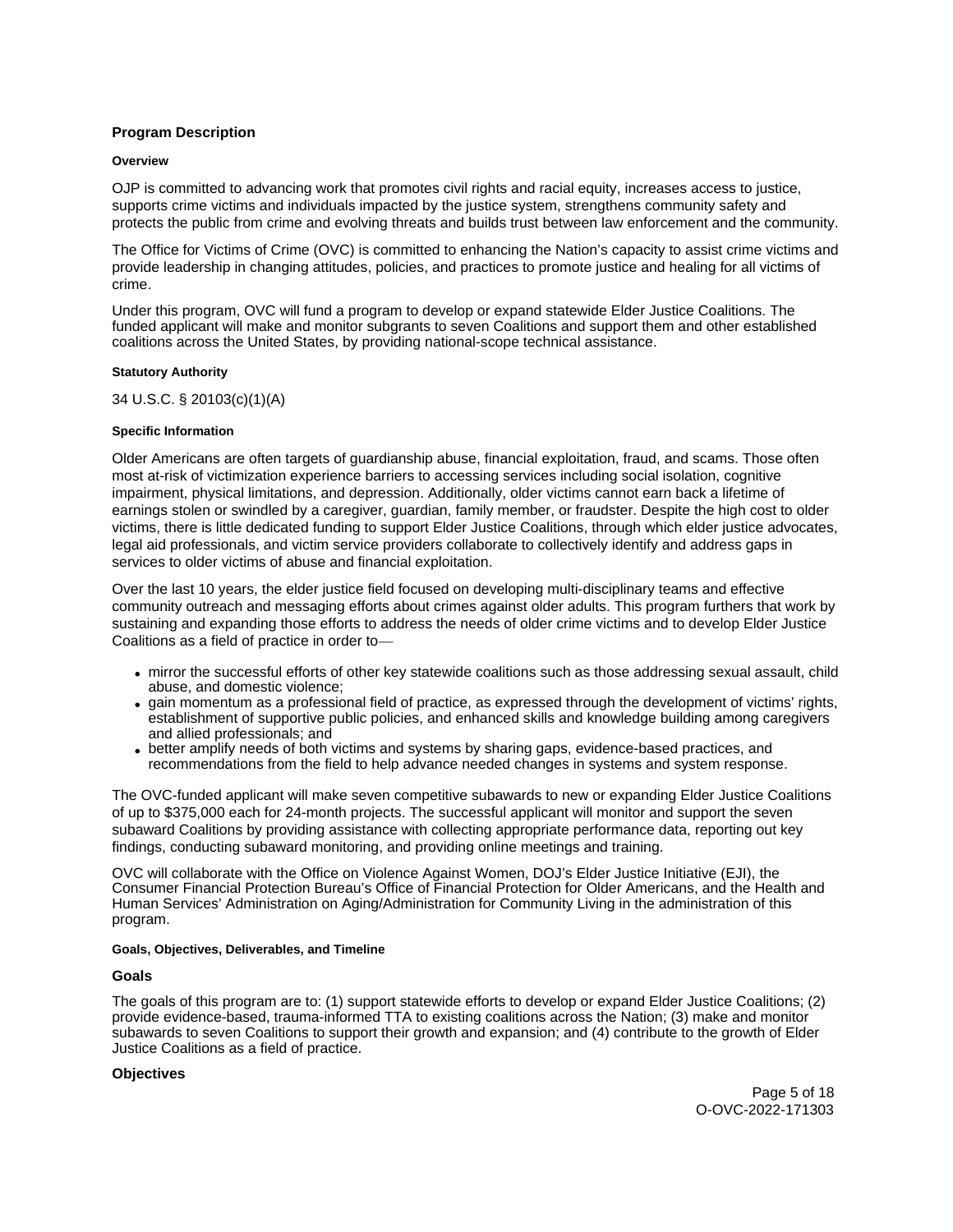The Statewide Elder Justice Coalitions and Training and Technical Assistance Program grantee will:

- Make seven competitive subawards to new or expanding Elder Justice Coalitions.
- Monitor and support the seven subaward Coalitions by providing assistance with collecting appropriate performance data, reporting out key findings, conducting subaward monitoring, and providing online meetings and trainings.
- Develop and provide TTA to Elder Justice Coalitions (including but not limited to the seven subaward sites) to:
	- Promote partnership and effective coalition-building efforts.
	- Provide guidance on replicating effective practices to build capacity to assist older victims.
	- Support coordination at the federal, state, and local level with judicial or local law enforcement agencies to develop or enhance strategies to address identified problems.
- Solicit feedback from Elder Justice Coalitions to track how they implemented new policies or practices as a result of TTA.
- Identify existing resources, including but not limited to: training/educational programs, tools/resources to aid older citizens in their recovery following financial fraud, exploitation, physical and sexual abuse, hate crime, burglary, etc.
- Maintain sample policies, practices, and exemplary program materials, including in-service training material adaptable by the Coalitions to their unique state-based issues;
- Document the core competencies for Coalitions addressing traumatic stress interventions based upon both elder abuse and financial exploitation/frauds/scams (including access and language issues).
- Develop or enhance standards of services for member programs, including culturally and developmentally appropriate assessments and services.
- Document effective stakeholder partnership strategies (finding, sustaining, growing, etc.) for Coalitions and successful strategies for Coalition membership expansion.
- Coordinate with other OVC-funded Elder Justice TTA providers to avoid duplication of efforts through regular communication.
- Participate in conferences, roundtables, and other events as faculty presenters, as needed.
- Use technology to enhance and expand virtual TTA delivery and create regular opportunities for peer learning among Elder Justice Coalitions.

## **Deliverables**

Deliverables under this program include:

- 1. Competitive solicitation document, and process, for the selection of seven Elder Justice Coalition subawards. [to be completed within the first 9 months of the award]
- 2. Pre-application webinar for subaward applicants, to explain the purpose of the Elder Justice Coalition subaward program, define allowable and unallowable costs, and describe financial and programmatic reporting requirements. [to be completed within the first 9 months of the award]
- 3. Monitoring plan for financial and programmatic monitoring of the funded Coalitions, and TTA to address challenges identified in the course of monitoring the seven subawards to enhance and sustain Coalitions' direct service activities.
- 4. Online presence for the Elder Justice Coalition sites that includes skills-based training materials, coalitionbuilding publications, and other relevant resources including an online peer learning network for the funded Coalitions. This will also include a repository of successful policies, program materials, and strategies that can be used by Coalition sites to enhance their program efforts.

Elder Justice Coalition Program training series, with supporting and ancillary resources (including use [of](https://www.justice.gov/ovw/training-and-technical-assistance)  [existing or relevant TTA materials available from other federal sources,](https://www.justice.gov/ovw/training-and-technical-assistance) such as the Office on Violence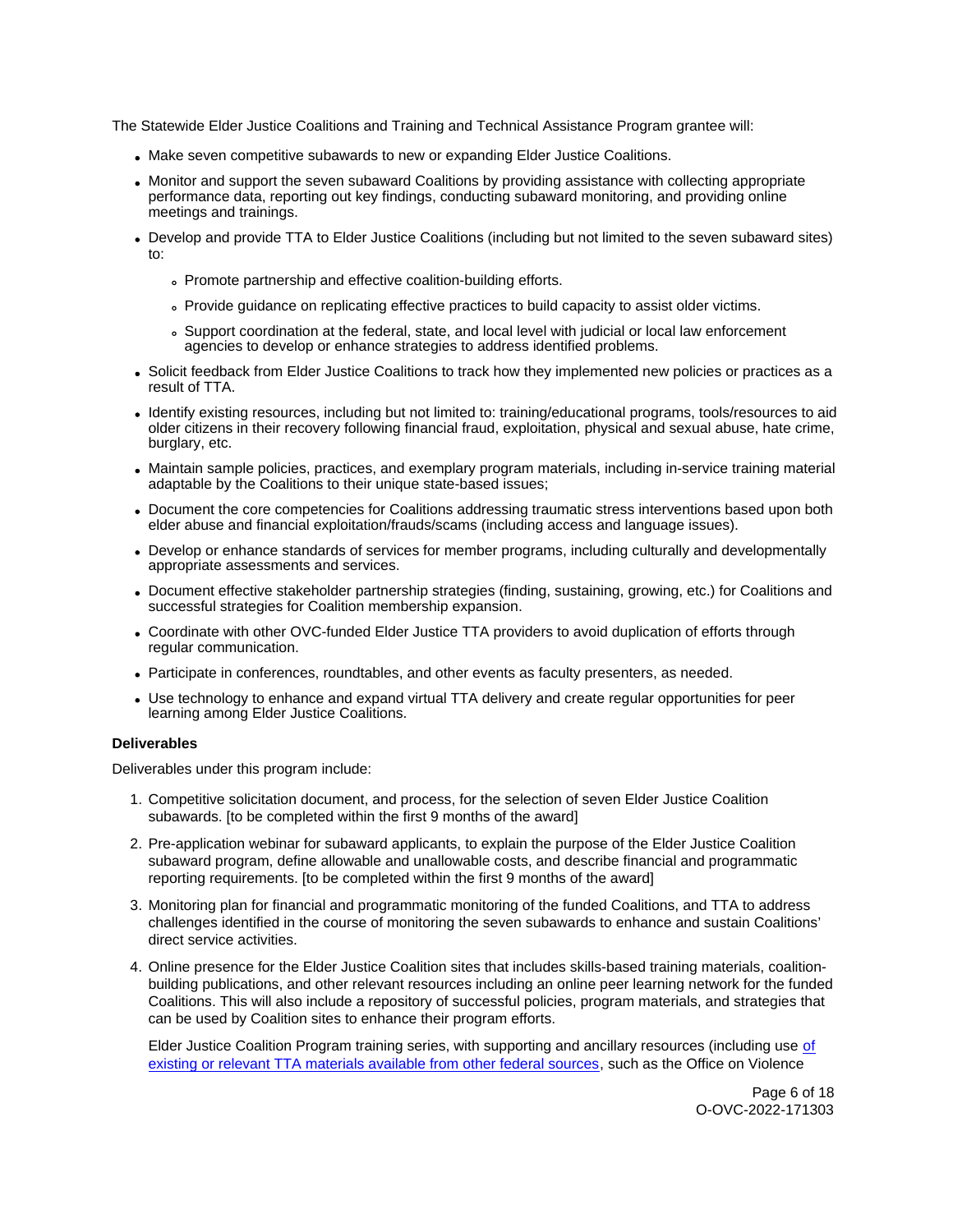<span id="page-6-0"></span>Against Women, the Federal Trade Commission, the U.S. Department of Health and Human Services, etc.).

- 6. Statewide and community-based meetings or workshops conducted for elder justice advocates, legal aid professionals, and victim service providers (virtual or in-person).
- 7. Guidelines/resource toolkit for effective use of Coalitions to help implement virtual meetings and training, awareness building, policy/protocol changes, education, outreach, and other community engagement efforts (especially around the National Crime Victims' Rights Week and World Elder Abuse Awareness Day).
- 8. Guide for States interested in developing an Elder Justice Coalition.
- 9. Sustainability plan for Coalitions to continue beyond initial subaward funding.
- 10. Required reports, including regular financial and programmatic reports, and a final report that outlines challenges, successes, strategic planning for TTA and a guide that can be shared with other states interested in developing an Elder Justice Coalition to ensure older victims of crime have access to traumainformed, evidence-based services.

OVC will review and approve all deliverables, and in particular will make the final approval of subaward site selection.

Post-award the grantee will deliver a timeline for developing all deliverables over the 3 years of the project.

The Goals, Objectives, and Deliverables are directly related to the performance measures that show the completed work's results, as discussed in the "Application and Submission Information" section.

#### **Evidence-Based Programs or Practices**

OJP strongly encourages the use of data and evidence in policymaking and program development for criminal justice, juvenile justice, and crime victim services. For additional information and resources on evidence-based programs or practices, see the [OJP Grant Application Resource Guide.](https://www.ojp.gov/funding/apply/ojp-grant-application-resource-guide#evidence-based)

#### **Information Regarding Potential Evaluation of Programs and Activities**

OJP may conduct or support an evaluation of the programs and activities funded under this solicitation. For additional information, see the [OJP Grant Application Resource Guide](https://www.ojp.gov/funding/apply/ojp-grant-application-resource-guide#potential-evaluation) section entitled "Information Regarding Potential Evaluation of Programs and Activities."

#### **OJP Priority Areas**

The Department of Justice is committed to advancing work that promotes civil rights and racial equity, increases access to justice, supports crime victims and individuals impacted by the justice system, strengthens community safety and protects the public from crime and evolving threats, and builds trust between law enforcement and the community.

1. Priority Considerations Supporting Executive Order 13985, Advancing Racial Equity and Support for Underserved Communities Through the Federal Government

Consistent with this Executive Order, the term "underserved community" refers to a population sharing a particular characteristic, as well as a geographic community, that has been systematically denied a full opportunity to participate in aspects of economic, social, and civic life or whose members have been historically underserved, marginalized, and adversely affected by inequality. Such communities include, among others, Black people, Hispanics and Latino/a/e people, Native American and other Indigenous peoples of North America (including Alaska Natives, Eskimos, and Aleuts), Asian Americans, Native Hawaiians, and Pacific Islanders.

## In support of Executive Order 13985, OJP will:

Give priority consideration to applicants that can demonstrate that their capabilities and competencies for implementing their proposed project(s) are enhanced because the applicant (or at least one proposed subrecipient that will receive at least 30% of the requested award funding, as demonstrated in the Budget Worksheet and Budget Narrative) identifies as a culturally specific organization. To receive this additional priority consideration, applicants must describe how being a culturally specific organization (or funding the culturally specific subrecipient organization(s)) will enhance their ability to implement the proposed project (s) and should also specify which culturally specific populations are intended or expected to be served or to

> Page 7 of 18 O-OVC-2022-171303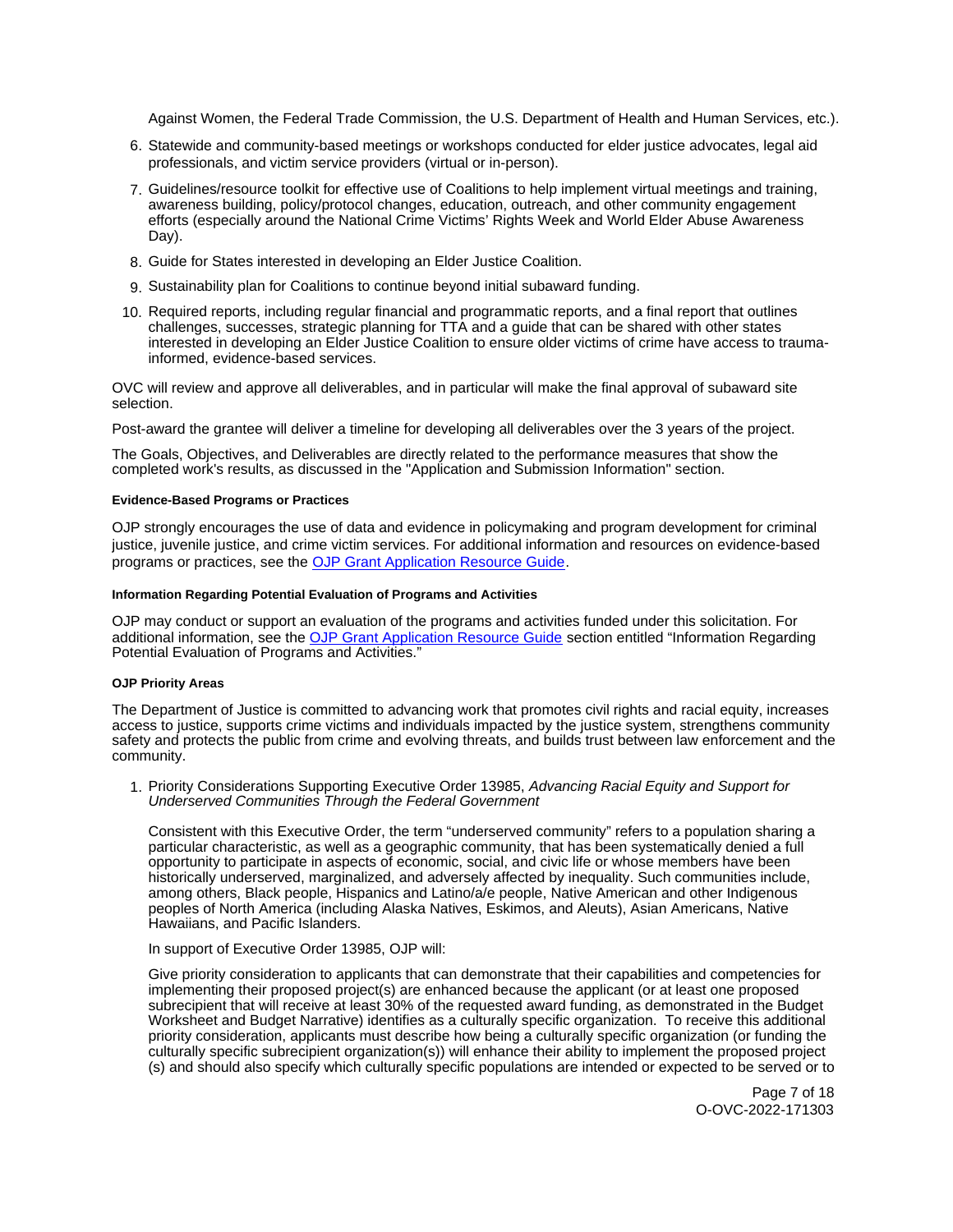<span id="page-7-0"></span>have their needs addressed under the proposed project(s).

Culturally specific organizations are defined for purposes of this solicitation as private nonprofit or tribal organizations whose primary purpose as a whole is to provide culturally specific services to, among others, Black people, Hispanics and Latino/a/e people, Native American and other Indigenous peoples of North America (including Alaska Natives, Eskimos, and Aleuts), Asian Americans, Native Hawaiians, and/or Pacific Islanders.

Note: Addressing this priority area is one of many factors that OJP considers in making funding decisions. Receiving priority consideration for a priority area is not a guarantee of an award.

#### **Federal Award Information**

#### **Solicitation Categories**

This solicitation does not include Solicitation Categories.

**Awards, Amounts and Durations** 

1  $$3,750,000.00$  $$3,750,000.00$ 

**Anticipated Number of Awards Anticipated Maximum Dollar Amount of Awards** 

10/1/22 12:00 AM 36

**Period of Performance Start Date Period of Performance Duration (Months)** 

## **Anticipated Total Amount to be Awarded Under Solicitation**  [\\$3,750,000.00](https://3,750,000.00)

#### **Continuation Funding Intent**

OVC may, in certain cases, provide additional funding in future years to awards made under this solicitation through continuation awards. OJP will consider, among other factors, OJP's strategic priorities, a recipient's overall management of the award, and the award-funded work's progress, when making continuation award decisions.

#### **Availability of Funds**

This solicitation, and awards (if any are made) under this solicitation, are subject to the availability of appropriated funds and to any modifications or additional requirements that may be imposed by the agency or by law. In addition, nothing in this solicitation is intended to, and does not, create any right or benefit, substantive or procedural, enforceable at law or in equity by any party against the United States, its departments, agencies, or entities, its officers, employees, or agents, or any other person.

#### **Types of Awards**

OVC expects to make the award under this solicitation as a cooperative agreement, which provide for OJP to have substantial involvement in carrying out award activities. See the "Administrative, National Policy, and Other Legal Requirements" section of the [OJP Grant Application Resource Guide](https://ojp.gov/funding/Apply/Resources/Grant-App-Resource-Guide.htm) for additional information.

#### **Financial Management and System of Internal Controls**

Award recipients and subrecipients (including recipients or subrecipients that are pass-through entities) must, as described in the Part 200 Uniform Requirements as set out at 2 C.F.R. 200.303, comply with standards for financial and program management. See the [OJP Grant Application Resource Guide](https://www.ojp.gov/funding/apply/ojp-grant-application-resource-guide#fm-internal-controls) for additional information.

**Budget Information** 

See below.

Page 8 of 18 O-OVC-2022-171303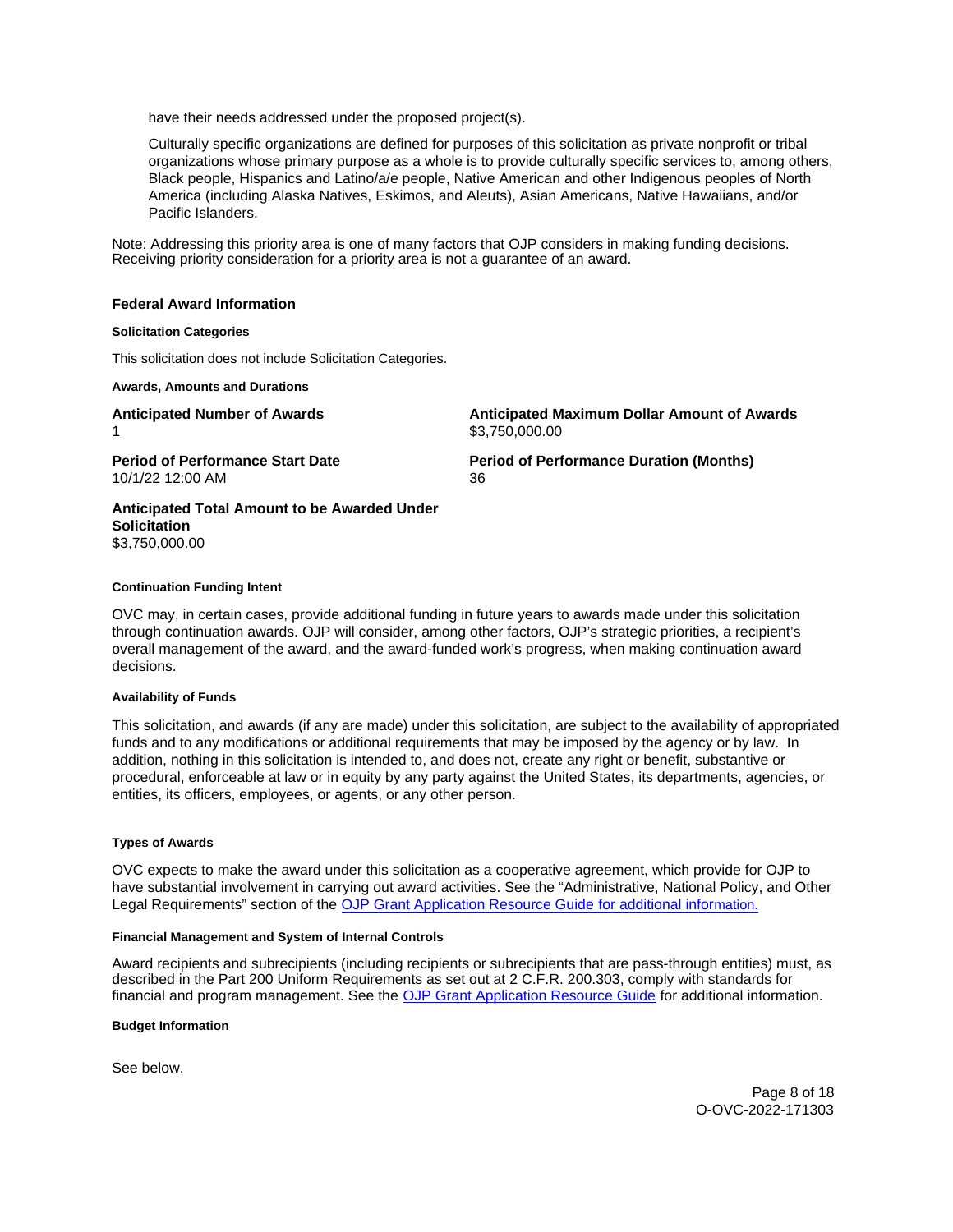#### <span id="page-8-0"></span>**Cost Sharing or Matching Requirement**

This solicitation does not require a match.

#### **Pre-agreement Costs (also known as Pre-award Costs)**

See the [OJP Grant Application Resource Guide](https://www.ojp.gov/funding/apply/ojp-grant-application-resource-guide#pre-agreement-costs) information on Pre-agreement Costs (also known as Pre-award Costs).

#### **Limitation on Use of Award Funds for Employee Compensation: Waiver**

See the [OJP Grant Application Resource Guide](https://www.ojp.gov/funding/apply/ojp-grant-application-resource-guide#limitation-use-award) information on the Limitation on Use of Award Funds for Employee Compensation; Waiver.

#### **Prior Approval, Planning, and Reporting of Conference/Meeting/Training Costs**

See the [OJP Grant Application Resource Guide](https://www.ojp.gov/funding/apply/ojp-grant-application-resource-guide#prior-approval) for information on Prior Approval, Planning, and Reporting of Conference/Meeting/Training Costs.

#### **Costs Associated with Language Assistance (if applicable)**

See the [OJP Grant Application Resource Guide](https://www.ojp.gov/funding/apply/ojp-grant-application-resource-guide#costs-associated) for information on Costs Associated with Language Assistance.

### **Eligibility Information**

For eligibility information, see the solicitation cover page.

For information on cost sharing or match requirements, see the "Federal Award Information" section.

#### **Application and Submission Information**

The following application elements **must** be included in the application to meet the basic minimum requirements to advance to peer review and receive consideration for funding:

- Proposal Abstract
- Proposal Narrative
- Budget Worksheet and Budget Narrative (Web-based Form) (The web-based form includes the budget details and the budget narrative.)

See the "Application Elements and Formatting Instructions" section of the [OJP Grant Application Resource Guide](https://www.ojp.gov/funding/apply/ojp-grant-application-resource-guide#application-elements)  for information on what happens to an application that does not contain all the specified elements or is nonresponsive to the scope of the solicitation.

#### **Information to Complete the Application for Federal Assistance (SF-424)**

The SF-424 must be submitted in [Grants.gov](https://Grants.gov). The SF-424 is a required standard form used as a cover sheet for submission of pre-applications, applications, and related information. See the [OJP Grant Application Resource](https://www.ojp.gov/funding/apply/ojp-grant-application-resource-guide#complete-application)  [Guide](https://www.ojp.gov/funding/apply/ojp-grant-application-resource-guide#complete-application) for additional information on completing the SF-424.

In Section 8F. of the SF-424, please include the name and contact information of the individual **who will complete the application in JustGrants**. JustGrants will use this information (email address) to assign the application to this user in JustGrants.

**Intergovernmental Review:** This solicitation ("funding opportunity") **is not** subject to [Executive Order 12372.](https://www.archives.gov/federal-register/codification/executive-order/12372.html) (In completing the SF-424, an applicant is to answer question 19 by selecting the response that the "Program is not covered by E.O. 12372.")

#### **Standard Applicant Information (JustGrants 424 and General Agency Information)**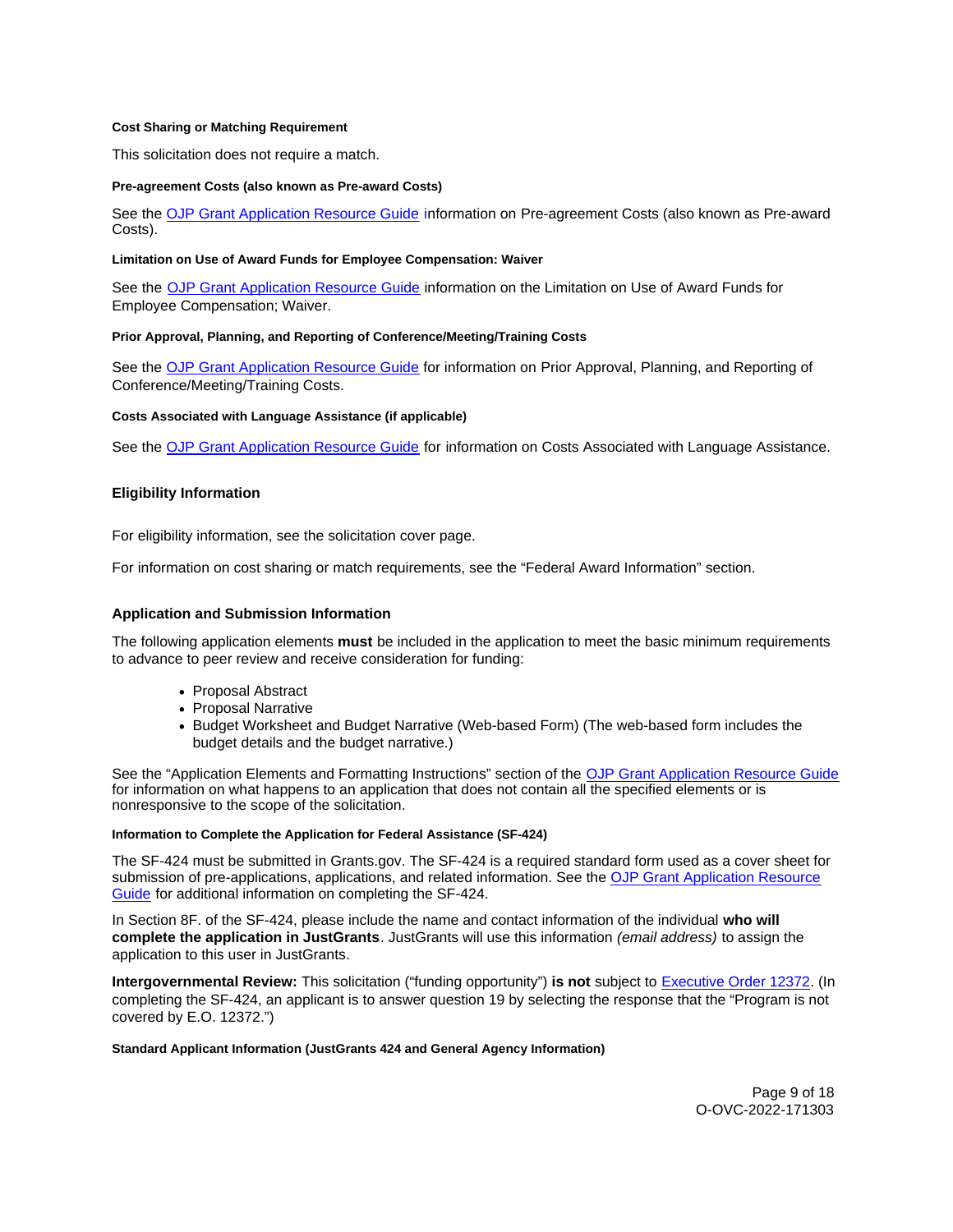<span id="page-9-0"></span>The Standard Applicant Information section of the JustGrants application is pre-populated with the SF-424 data submitted in [Grants.gov.](https://Grants.gov) The applicant will need to review the Standard Applicant Information in JustGrants and make edits as needed. Within this section, the applicant will need to: add zip codes for areas affected by the project; confirm its Authorized Representative; and verify and confirm the organization's unique entity identifier, legal name, and address.

### **Proposal Abstract**

A proposal abstract (no more than 400 words) summarizing the proposed project, including the purpose of the project, primary activities, expected outcomes, the service area, intended beneficiaries and subrecipients (if known), will be completed in the JustGrants web-based form. This abstract should be written in the third person and will be made publicly available on the OJP website if the project is awarded. If you are requesting priority consideration please indicate it in the abstract.

### **Proposal Narrative**

The proposal narrative should be submitted as an attachment in JustGrants. The attached document should be double-spaced, using a standard 12-point font; have no less than 1-inch margins; and should not exceed 25 pages. Pages should be numbered and submitted as an attachment. If the proposal narrative fails to comply with these length restrictions, OVC may consider such noncompliance in peer review and in final award decision.

The following sections must be included as part of the proposal narrative:

a. Description of the Issue

This section must describe the unique and underserved needs of older (60+) victims of abuse and financial exploitation; describe any data or research about older crime victims in the United States, the availability of existing resources, and current gaps in responses to any and all forms of elder abuse and financial exploitation. Applicants should briefly describe any previous or current attempts to build the capacity of organizations/coalitions to address the needs and rights of older victims of crime. In addition, the applicant should describe the technical assistance issues they expect to address and the relevance of the issues to elder justice services, and any related research or evaluation studies that contribute to the applicants' understanding of potential solutions.

b. Project Design and Implementation

The application must provide a clear link between the proposed activities and the need identified in the "Description of the Issue" section above. This section must include the following:

- A plan for designing and delivering training and technical assistance to new and existing Elder Justice Coalitions and their members.
- A plan to develop and administer a competitive subaward process to fund seven Elder Justice Coalitions, including plans to provide program oversight and monitoring.
- A description of project phases, tasks, activities, staff responsibilities, interim deliverables, and final products.
- A time-task plan that clearly identifies objectives, major activities, and products for the duration of the project period. (The time-task plan presented in chart form will not be included as part of the 25-page narrative limit.)
- The designation of organizational responsibility and a schedule for completion of activities and submission of finished products. (In preparing the time-task plan, Gantt chart, or schedule, applicants should make certain that all project activities will occur within the proposed project period.)

A dissemination plan for any training products or awareness materials that will be disseminated as a result of the proposed project. Products should be provided in accessible formats. Applicants should provide recommendations for dissemination by OVC. If those recommendations include nontraditional groups, such as organizations or agencies not likely to be included in a victim assistance or criminal justice mailing list, then applicants should be prepared to provide specific names and contact information. In most instances, publications that have been reviewed, revised by the grantee, and subsequently approved for publication by OVC will be printed by OVC and disseminated through the OVC Resource Center at the expense of OVC. Most publications also will be uploaded to the OVC website. However, product and/or publication dissemination may be limited to the organization alone. In this case, both a plan and line item for funding

> Page 10 of 18 O-OVC-2022-171303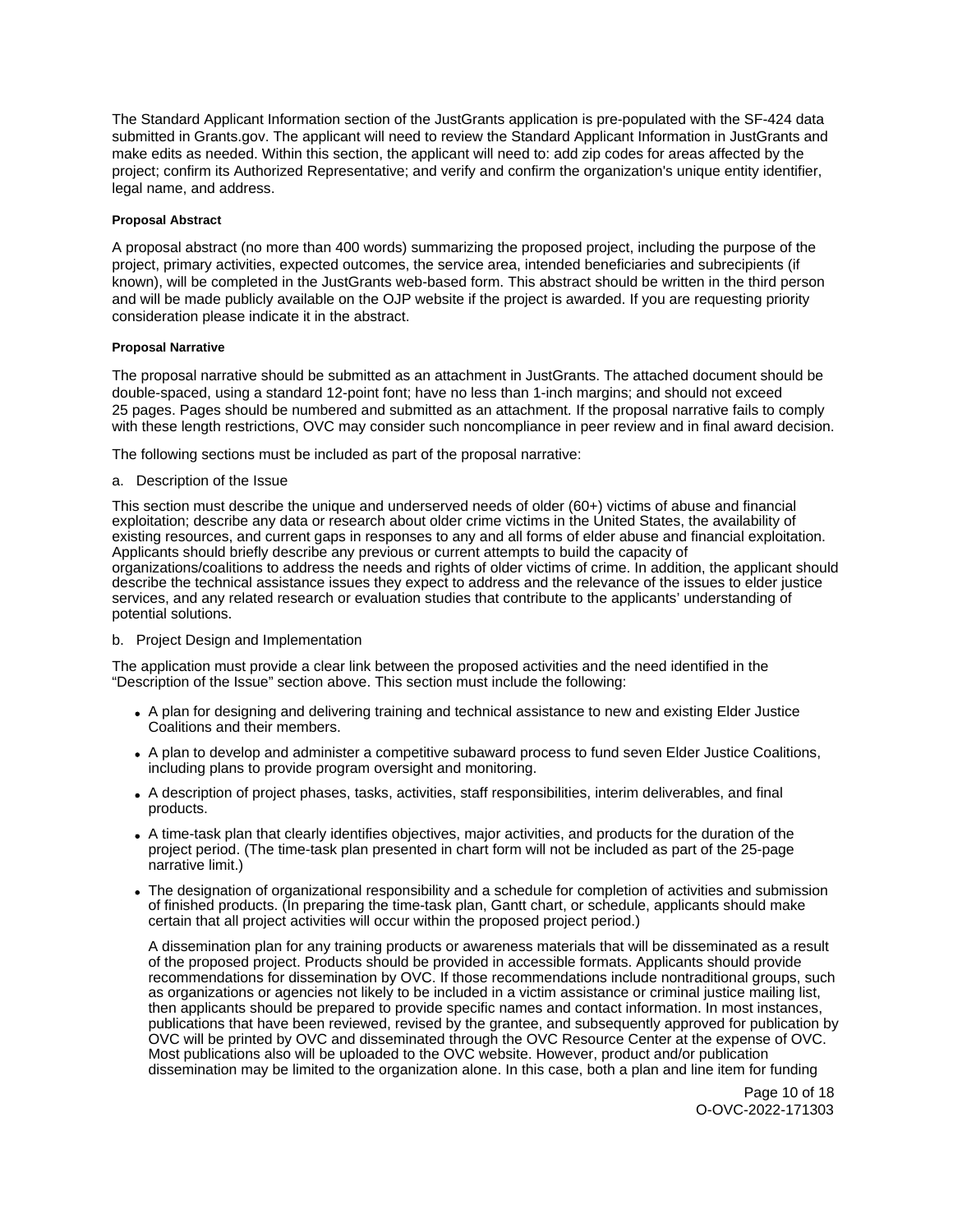organization-wide dissemination should be included in the application.

#### c. Capabilities and Competencies

Organizational capability will be assessed on the basis of the applicant's described management structure and financial capability; and the applicant's project management plan and documentation of the professional staff members' unique qualifications to perform their assigned tasks.

Applications must also include the following:

- A descriptive statement about the applicant's (1) knowledge and understanding of the unique needs and rights of older (60+) victims of elder abuse and financial exploitation; (2) staff resources and capability to carry out all activities required by the funded project; (3); and a description of the project's organizational structure and operations. A copy of the applicant's organizational chart must be submitted.
- An explanation of the organization's experience providing technical assistance supports to elder justice organizations, agencies and/or coalitions.
- The project director overseeing the TA must have both the substantive expertise and experience to perform crucial leadership functions and sufficient time to devote to the project to provide the needed guidance and supervision.
- Resumes for all key personnel and staff.
- A description of the applicant's capabilities to administer a subaward program including, but not limited to, pre-award activities including solicitation development and posting, stakeholder outreach, receipt and processing of applications, programmatic and financial review of applications, scoring criteria and application evaluation, and award notification. Further, the applicant must demonstrate its ability to administer subawards including providing ongoing training and technical assistance to subrecipients, reviewing financial and performance reports, collecting and reporting performance reports by the grantee, and maintaining adequate records management. The requirements for subrecipient monitoring are described in 31 U.S.C. § 7502 and in Title 2 C.F.R. § 200 (including, but not limited to, the sections on "Subrecipient Monitoring and Management" contained in Subpart D and audit requirements applicable to subrecipients contained in Subpart F) and the OJP Financial Guide.
- If the applicant is seeking priority consideration, it should describe within this section how being a culturally specific organization (or funding a culturally specific subrecipient organization at a minimum of 30% of the project budget) will enhance its ability to implement the proposed project(s) and should also specify which culturally specific populations are intended or expected to be served or have their needs addressed under the proposed project(s).
- d. Plan for Collecting the Data Required for this Solicitation's Performance Measures

Describe the process for measuring project performance. Identify who will collect the data; who is responsible for performance measurements; and how the information will be used to guide and evaluate project's impact. Describe the process to accurately report data.

Note: Applicants are **not** required to submit performance data with the application. Rather, performance measure information is included as an alert that successful applicants will be required to submit performance data as part of each award's reporting requirements.

OJP will require each successful applicant to submit regular performance data that show the completed work's results. The performance data directly relate to the goals, objectives, and deliverables identified in the "Goals, Objectives, and Deliverables" discussion. Applicants can visit OJP's performance measurement page at [www.ojp.gov/performance](https://www.ojp.gov/performance) for an overview of performance measurement activities at OJP.

A list of performance measure questions for this program can be found under "Performance Measures."

OVC will require award recipients to submit quarterly performance measure data in the Performance Measurement Tool and separately submit a semiannual performance report in JustGrants. OVC will provide further guidance on the post-award submission process, if selected for award.

A list of resources and trainings can be found at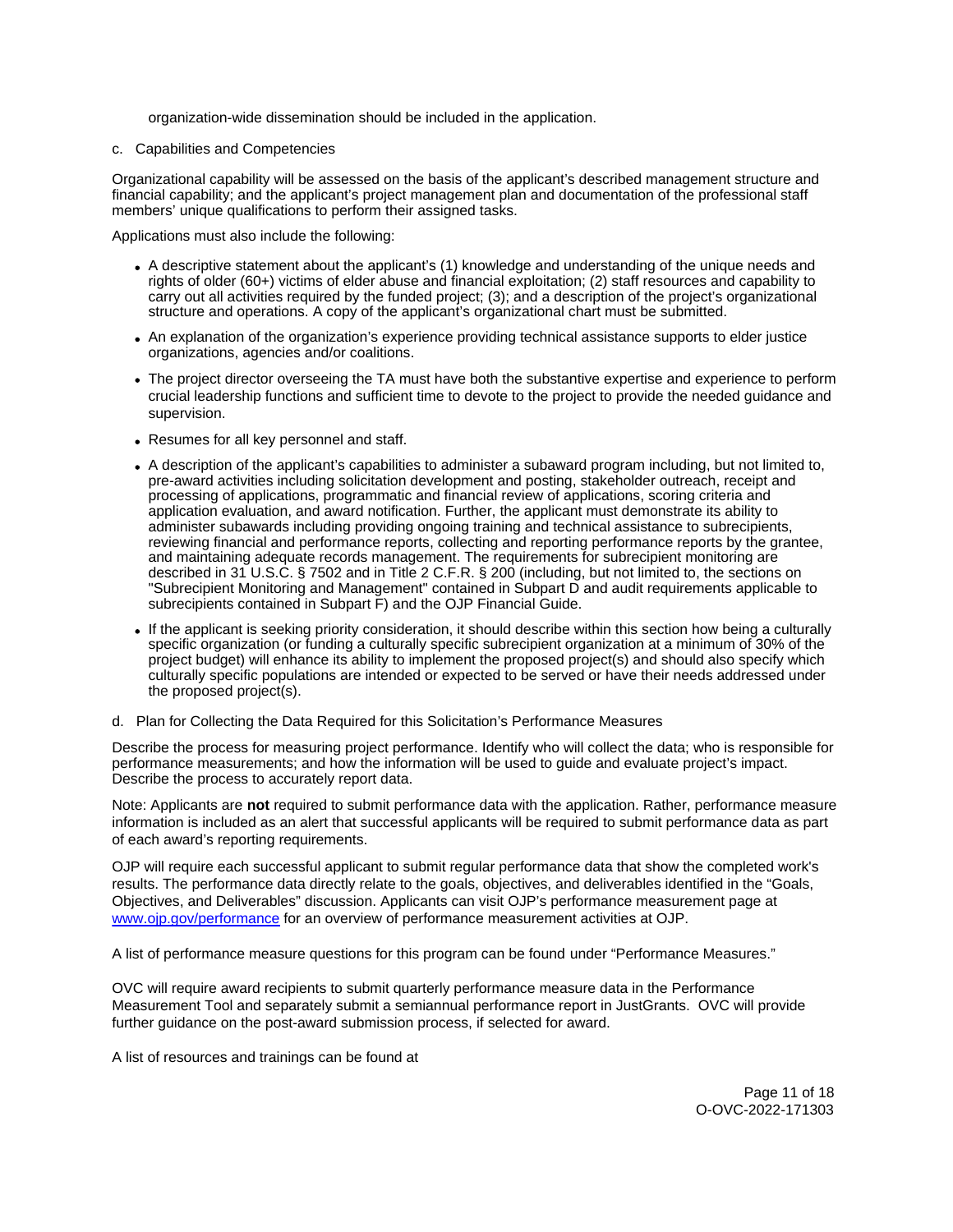<span id="page-11-0"></span>[https://ovc.ojp.gov/funding/performance-measures/transforming-victim-services.](https://ovc.ojp.gov/funding/performance-measures/transforming-victim-services) Examples of performance measure questions for this project can be found here: [https://www.ovc.gov/grants/pdftxt/TVS-questionnaire.pdf.](https://www.ovc.gov/grants/pdftxt/TVS-questionnaire.pdf)

Award recipients under this solicitation will be required to complete the following sections, including any relevant shared measures.

I. Training

II. Technical Assistance

### **Note on Project Evaluations**

An applicant that proposes to use award funds through this solicitation to conduct project evaluations must follow the guidance in the "Note on Project Evaluations" section in the [OJP Grant Application Resource Guide.](https://www.ojp.gov/funding/apply/ojp-grant-application-resource-guide#project-evaluations)

#### **Goals, Objectives, Deliverables, and Timeline**

Applicants will submit the program's goals, objectives, deliverables, and timelines in the JustGrants web-based form.

#### **Budget and Associated Documentation**

See below.

### **Budget Worksheet and Budget Narrative (Web-based Form)**

The applicant will complete the JustGrants web-based budget form. See the OJP Grant Application Resource [Guide](https://www.ojp.gov/funding/apply/ojp-grant-application-resource-guide#budget-prep) for additional information.

If the applicant is seeking priority consideration under Priority 1(B) based on the identification of at least one proposed subrecipient as a culturally specific organization, the proposed funding for the subrecipient in the webbased budget form **must be a minimum of 30% of award funding.** 

The budget narrative must also describe how the activities that will be funded with the (minimum) 30% of award funding provided to the subrecipient **specifically relate to the priority consideration requested under Priority 1(B)** and described in the Capabilities and Competencies section of the application.

#### **Indirect Cost Rate Agreement (if applicable)**

The applicant will submit its indirect cost rate agreement by uploading it as an attachment in JustGrants. See the [OJP Grant Application Resource Guide](https://www.ojp.gov/funding/apply/ojp-grant-application-resource-guide#indirect-cost) for additional information.

## **Financial Management Questionnaire (including applicant disclosure of high-risk status)**

The applicant will download the questionnaire, complete it, and submit it by uploading it as an attachment in JustGrants. See the [OJP Grant Application Resource Guide](https://www.ojp.gov/funding/apply/ojp-grant-application-resource-guide#fm-internal-controls-questionnaire) for the link to the questionnaire and additional information.

#### **Disclosure of Process Related to Executive Compensation**

This solicitation expressly modifies the OJP Grant Application Resource Guide by not incorporating its "Disclosure of Process Related to Executive Compensation" provisions. Applicants to this solicitation are not required to provide this disclosure.

## **Additional Application Components**

Applicants will attach the additional requested documentation in JustGrants.

**Time-Task Plan** 

Page 12 of 18 O-OVC-2022-171303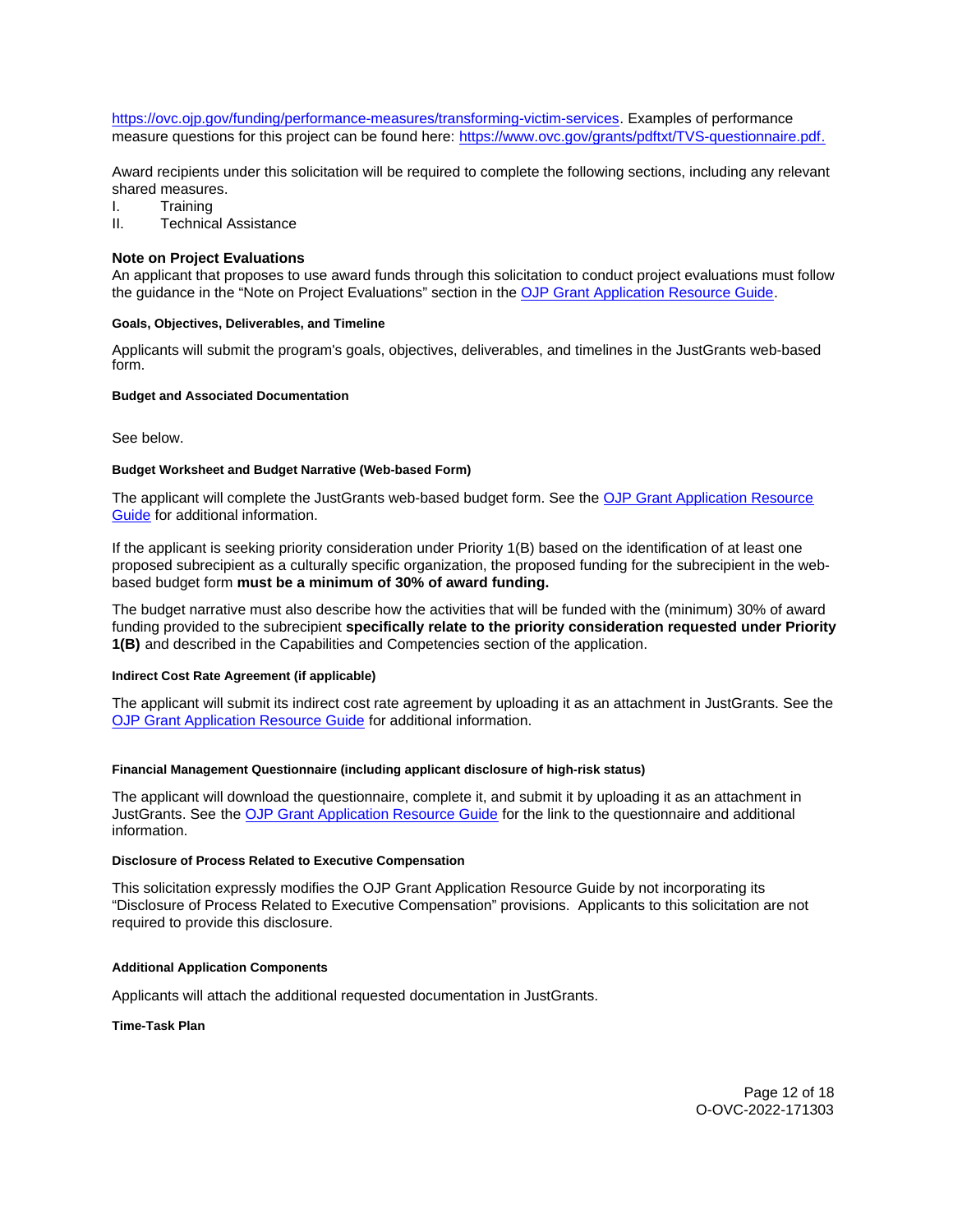<span id="page-12-0"></span>Review "Project Design and Implementation" for details.

#### **Resumes for all Key Personnel and staff**

Review "Capabilities and Competencies" for details.

#### **Organizational Chart**

Review "Capabilities and Competencies" for details.

#### **Disclosures and Assurances**

The applicant will address the following disclosures and assurances.

#### **Disclosure of Lobbying Activities**

Complete and submit the SF-LLL in [Grants.gov.](https://Grants.gov) See the [OJP Grant Application Resource Guide](https://www.ojp.gov/funding/apply/ojp-grant-application-resource-guide#disclosure-lobby) for additional information.

#### **DOJ Certified Standard Assurances**

Review and accept the DOJ Certified Standard Assurances in JustGrants. See the [OJP Grant Application](https://www.ojp.gov/funding/apply/ojp-grant-application-resource-guide#administrative)  [Resource Guide](https://www.ojp.gov/funding/apply/ojp-grant-application-resource-guide#administrative) for additional information.

#### **Applicant Disclosure of Duplication in Cost Items**

Complete the JustGrants web-based Applicant Disclosure of Duplication in Cost Items form. See the [OJP Grant](https://www.ojp.gov/funding/apply/ojp-grant-application-resource-guide#applicant-disclosure-pending-applications)  [Application Resource Guide](https://www.ojp.gov/funding/apply/ojp-grant-application-resource-guide#applicant-disclosure-pending-applications) for additional information.

#### **DOJ Certifications Regarding Lobbying; Debarment, Suspension and Other Responsibility Matters; and Drug-Free Workplace Requirements**

Review and accept the DOJ Certified Certifications Regarding Lobbying; Debarment, Suspension and Other Responsibility Matters; Drug-Free Workplace Requirements; Law Enforcement and Community Policing in JustGrants. See the [OJP Grant Application Resource Guide](https://www.ojp.gov/funding/apply/ojp-grant-application-resource-guide#administrative) for additional information.

#### **Applicant Disclosure and Justification – DOJ High Risk Grantees (if applicable)**

If applicable, applicants will submit the DOJ High Risk Disclosure and Justification as an attachment in JustGrants. A DOJ High Risk Grantee is an award recipient that has received a DOJ High Risk designation based on a documented history of unsatisfactory performance, financial instability, management system or other internal control deficiencies, or noncompliance with award terms and conditions on prior awards, or is otherwise not responsible. See the [OJP Grant Application Resource Guide](https://www.ojp.gov/funding/apply/ojp-grant-application-resource-guide) for additional information.

## **How to Apply**

Step 1: The applicant must submit the **SF-424** and **SF-LLL** in [Grants.gov](https://Grants.gov) at [https://www.grants.gov/web/grants/register.html.](https://www.grants.gov/web/grants/register.html)

Step 2: The applicant must then submit the **full application,** including attachments, in JustGrants in [JustGrants.usdoj.gov.](https://justicegrants.usdoj.gov/)

For additional information, see the "How to Apply" section in the [OJP Grant Application Resource Guide](https://www.ojp.gov/funding/apply/ojp-grant-application-resource-guide#apply) and the [DOJ Application Submission Checklist.](https://justicegrants.usdoj.gov/sites/g/files/xyckuh296/files/media/document/appln-submission-checklist.pdf)

#### **Submission Dates and Time**

The **SF-424 and the SF-LLL** must be submitted in [Grants.gov](https://Grants.gov) by 11:59 p.m. eastern time on June 13, 2022.

The **full application** must be submitted in JustGrants by 8:59 p.m. eastern time on June 27, 2022. .

Page 13 of 18 O-OVC-2022-171303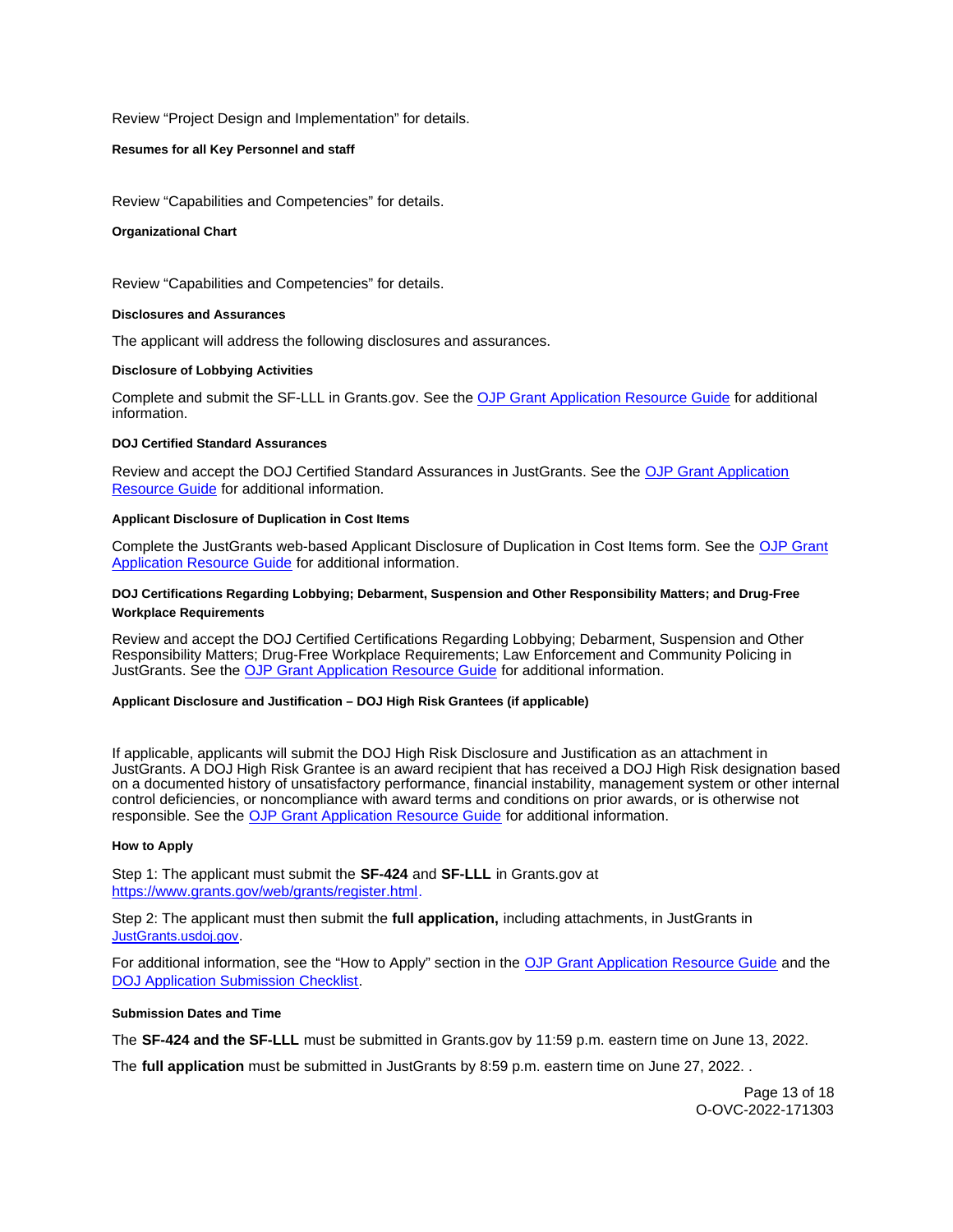<span id="page-13-0"></span>OJP urges applicants to submit their [Grants.gov](https://Grants.gov) and JustGrants submissions prior to the due dates to allow sufficient time to correct errors and resubmit by the submission deadlines if a rejection notification is received. To be considered timely, the **full application** must be submitted in JustGrants by the JustGrants application deadline.

## **Experiencing Unforeseen Technical Issues**

An applicant that experiences unforeseen SAM.gov, [Grants.gov,](https://Grants.gov) or JustGrants technical issues beyond its control that prevent application submission by the deadline, must demonstrate all efforts in requesting technical support in order to submit an application by the deadline. Technical support is available via phone and email to the applicable SAM.gov, [Grants.gov,](https://Grants.gov) or JustGrants support centers or service desks in which an applicant received a ticket number for resolution. If an applicant misses a deadline due to unforeseen technical difficulties, the applicant may request a waiver to submit an application after the deadline. Note: If an applicant does not submit all the required [Grants.gov](https://Grants.gov) forms by the [Grants.gov](https://Grants.gov) deadline, the applicant will not be able to proceed to the JustGrants portion of the application process.

An applicant experiencing technical difficulties with the following systems must contact the associated support desk indicated below to report the technical issue and receive a tracking number:

- [Grants.gov](https://Grants.gov)  contact the [Grants.gov Customer Support Hotline](https://www.grants.gov/web/grants/support.html)
- SAM.gov contact the [SAM Help Desk \(Federal Service Desk\)](https://www.fsd.gov/gsafsd_sp)
- JustGrants contact the JustGrants Support Desk at [JustGrants.Support@usdoj.gov](mailto:JustGrants.Support@usdoj.gov) or 833–872–5175

An applicant requesting a waiver to submit a late application must document their request for technical assistance in an email to the OJP Response Center at [grants@ncjrs.gov](mailto:grants@ncjrs.gov) **within 24 hours after the application deadline** to request approval to submit its application after the deadline. If an applicant has technical issues with [Grants.gov,](https://Grants.gov) the applicant must contact the OJP Response Center within 24 hours of the [Grants.gov](https://Grants.gov) deadline to request approval to submit after the deadline. Waiver requests to submit after the submission deadline must:

- Describe the technical difficulties experienced;
- Include a timeline of the applicant's submission efforts (e.g., what date and time did the error occur, what date and time was action taken to resolve the issue and resubmit; and what date and time did support representatives respond);
- Include an attachment(s) of the complete grant application and all required documentation and material;
- Include the applicant's Unique Entity Identifier (UEI), any applicable SAM.gov tracking number(s), [Grants.gov](https://Grants.gov) Help Desk, and JustGrants Support Desk Ticket Numbers.

OJP will review each request for late submission and required supporting documentation and notify the applicant whether the request has been approved or denied. For more details on the waiver process, OJP encourages applicants to review the "Experiencing Unforeseen Technical Issues" section in the [OJP Grant Application](https://www.ojp.gov/funding/apply/ojp-grant-application-resource-guide#experiencing-unforeseen-technical-issues)  [Resource Guide.](https://www.ojp.gov/funding/apply/ojp-grant-application-resource-guide#experiencing-unforeseen-technical-issues)

## **Application Review Information**

#### **Review Criteria**

Applications that meet the basic minimum requirements will be evaluated by peer reviewers. Applications will be evaluated on how the proposed project/program addresses the following criteria:

- 1. Statement of the Problem/Description of the Issue (15%) evaluate the applicant's understanding of the program/issue to be addressed.
- 2. Project Design and Implementation (30%) evaluate the adequacy of the proposal, including the goals, objectives, timelines, milestones, and deliverables.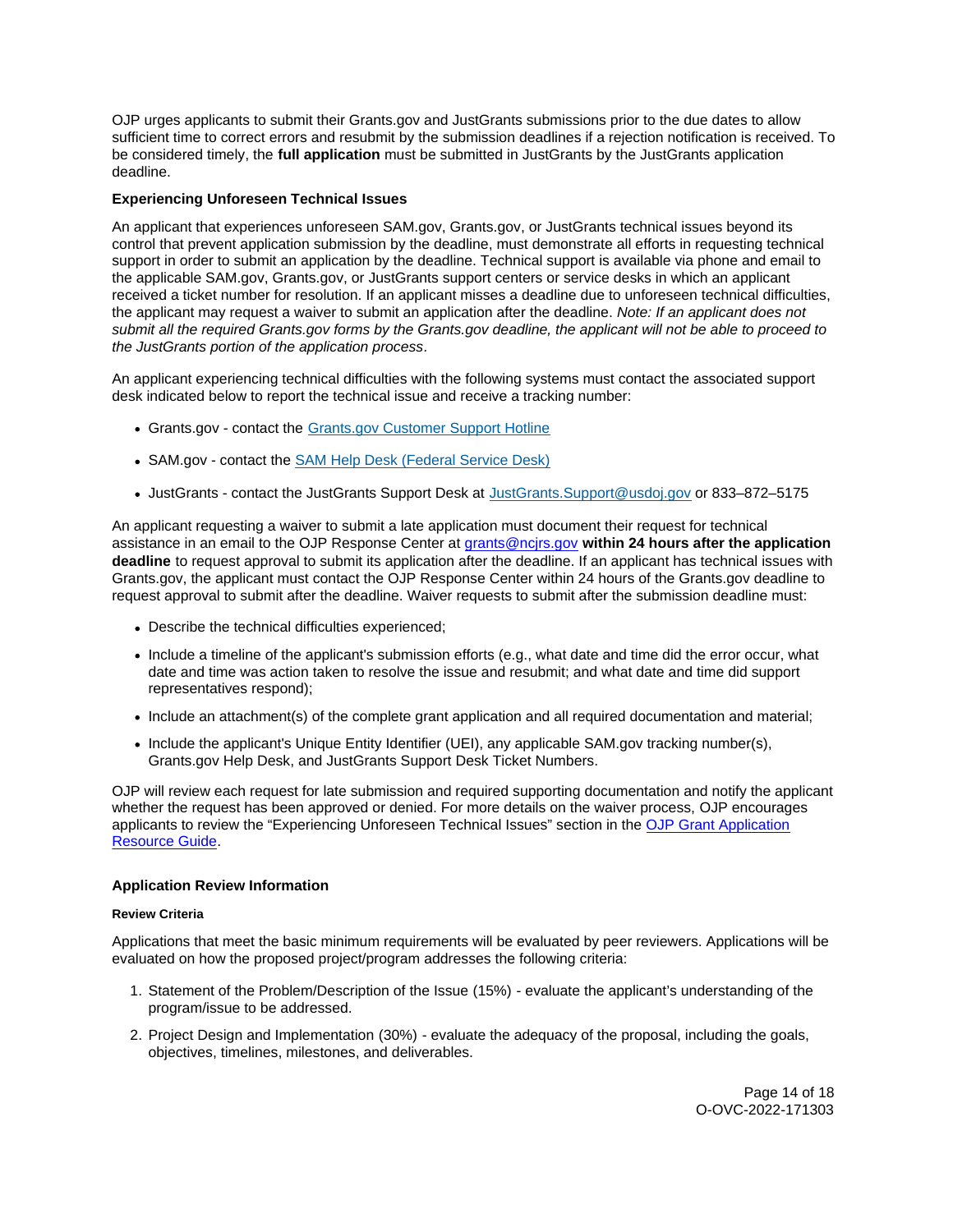- <span id="page-14-0"></span>3. Capabilities and Competencies (30%) - evaluate the administrative and technical capacity of the applicant to successfully accomplish the goals and objectives.
- 4. Plan for Collecting the Data Required for this Solicitation's Performance Measures (5%) evaluate the applicant's understanding of the performance data reporting requirements and the plan for collecting the required data.
- 5. Budget (15%) evaluate for completeness, cost effectiveness, and allowability (e.g., reasonable, allocable, and necessary for project activities).
- 6. Other Additional Attachments (5%) evaluate the content of subaward policies and procedures, organizational chart, and resumes supporting the application.

## **Other Review Criteria/Factors**

Other important considerations for OVC include geographic diversity, strategic priorities (specifically including, but not limited to, those priority areas already mentioned), available funding, past performance, and the extent to which the Budget Worksheet and Budget Narrative (web-based form) accurately explain project costs that are reasonable, necessary, and otherwise allowable under federal law and applicable federal cost principles.

## **Review Process**

Applications submitted under this solicitation that meet the basic minimum requirements, will be evaluated for technical merit by a peer review panel(s) in accordance with OJP peer review policy and procedures using the review criteria listed above.

OJP screens applications to ensure they meet the basic minimum requirements prior to conducting the peer review. Although specific requirements may vary, the following are common requirements applicable to all OJP solicitations:

- The application must be submitted by an eligible type of applicant.
- The application must request funding within programmatic funding constraints (if applicable).
- The application must be responsive to the scope of the solicitation.
- The application must include all items necessary to meet the basic minimum requirements.

Pursuant to the Part 200 Uniform Requirements, before award decisions are made, OJP also reviews information related to the degree of risk posed by the applicant. Among other things to help assess whether an applicant with one or more prior federal awards has a satisfactory record with respect to performance, integrity, and business ethics, OJP checks whether the applicant is listed in SAM as excluded from receiving a federal award.

In addition, if OJP anticipates that an award will exceed \$250,000 in federal funds, OJP also must review and consider any information about the applicant that appears in the non-public segment of the integrity and performance system accessible through SAM (currently, the Federal Awardee Performance and Integrity Information System, FAPIIS).

**Important note on FAPIIS:** An applicant may review and comment on any information about itself that currently appears in FAPIIS and was entered by a federal awarding agency. OJP will consider such comments by the applicant, in addition to the other information in FAPIIS, in its assessment of the risk posed by the applicant.

Absent explicit statutory authorization or written delegation of authority to the contrary, all final award decisions will be made by the Assistant Attorney General, who may consider not only peer review ratings and OVC recommendations, but also other factors as indicated in this section.

## **Federal Award Administration Information**

## **Federal Award Notices**

See the [OJP Grant Application Resource Guide](https://www.ojp.gov/funding/apply/ojp-grant-application-resource-guide#federal-award-notices) for information on award notifications and instructions.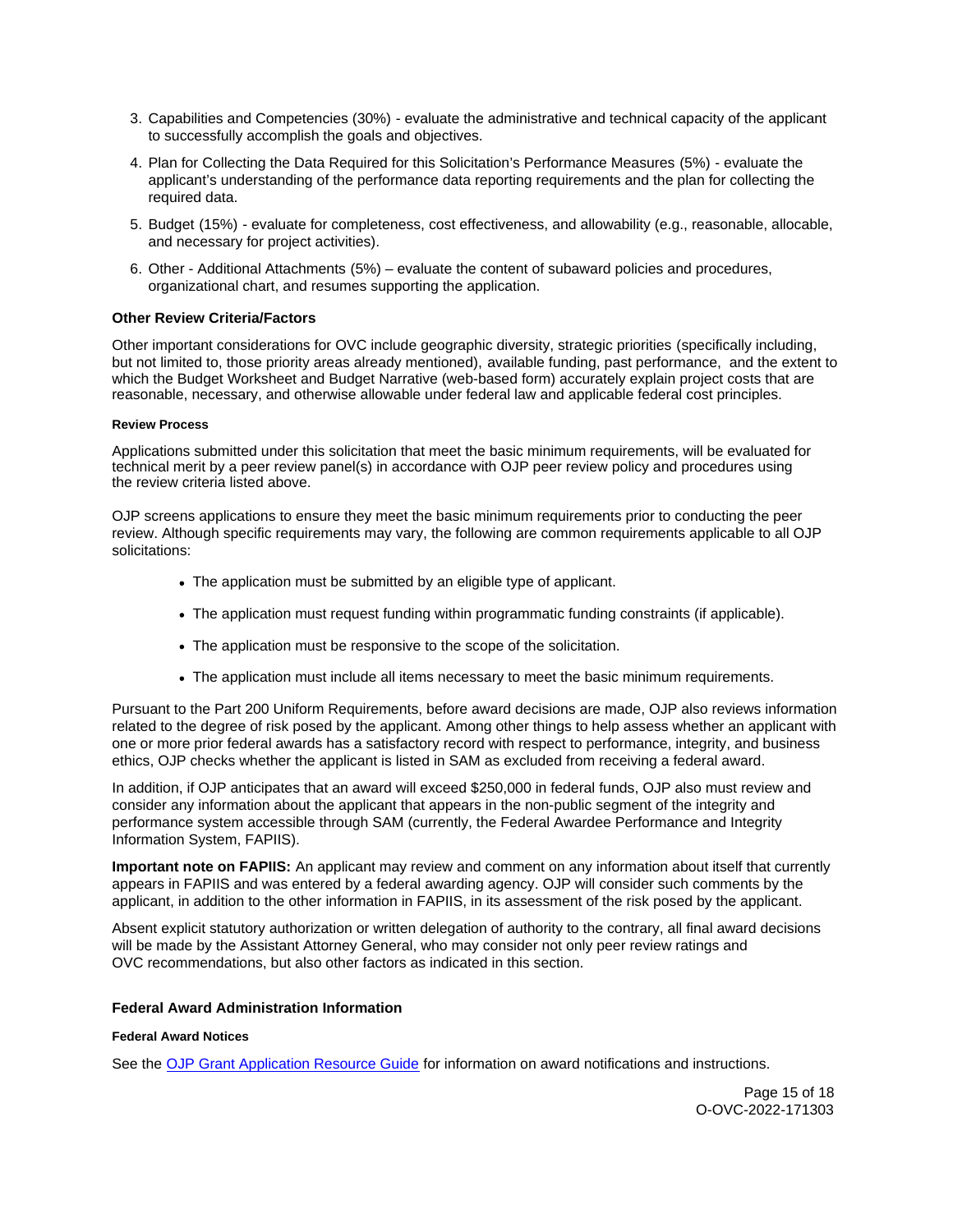## <span id="page-15-0"></span>**Administrative, National Policy, and Other Legal Requirements**

If selected for funding, in addition to implementing the funded project consistent with the OJP-approved application, the recipient must comply with all award conditions and all applicable requirements of federal statutes and regulations, including the applicable requirements referred to in the assurances and certifications executed in connection with award acceptance. For additional information on these legal requirements, see the "Administrative, National Policy, and Other Legal Requirements" section in the [OJP Grant Application Resource](https://www.ojp.gov/funding/apply/ojp-grant-application-resource-guide#administrative)  [Guide.](https://www.ojp.gov/funding/apply/ojp-grant-application-resource-guide#administrative)

## **Information Technology (IT) Security Clauses**

An application in response to this solicitation may require inclusion of information related to information technology security. See the [OJP Grant Application Resource Guide](https://www.ojp.gov/funding/apply/ojp-grant-application-resource-guide#information-technology) for information on information technology security.

#### **General Information about Post-Federal Award Reporting Requirements**

In addition to the deliverables described in the "Program Description" section, all award recipients under this solicitation will be required to submit certain reports and data.

Required reports. Award recipients typically must submit quarterly financial reports, semiannual performance reports, final financial and performance reports, and, if applicable, an annual audit report in accordance with the Part 200 Uniform Requirements or specific award conditions. Future awards and fund drawdowns may be withheld if reports are delinquent. (In appropriate cases, OJP may require additional reports.)

See the [OJP Grant Application Resource Guide](https://www.ojp.gov/funding/apply/ojp-grant-application-resource-guide#general-information) for additional information on specific post-award reporting requirements, including performance measure data.

## **Federal Awarding Agency Contact(s)**

For OJP contact(s), see the solicitation cover page.

For contact information for [Grants.gov](https://Grants.gov), see the solicitation cover page.

For contact information for JustGrants, see the solicitation cover page.

## **Other Information**

**Freedom of Information and Privacy Act (5 U.S.C. 552 and 5 U.S.C. 552a)** 

See the [OJP Grant Application Resource Guide](https://www.ojp.gov/funding/apply/ojp-grant-application-resource-guide#foia) for information on the Freedom of Information and Privacy Act (5 U.S.C. 552 and 5 U.S.C. 552a).

## **Provide Feedback to OJP**

See the [OJP Grant Application Resource Guide](https://www.ojp.gov/funding/apply/ojp-grant-application-resource-guide#feedback) for information on how to provide feedback to OJP.

#### **Performance Measures**

OVC will require award recipients to submit quarterly performance measure data in the Performance Measurement Tool and separately submit a semiannual performance report in JustGrants. A list of resources and trainings can be found at [https://ovc.ojp.gov/funding/performance-measures/transforming-victim-services.](https://ovc.ojp.gov/funding/performance-measures/transforming-victim-services) Examples of performance measure questions for this project can be found here: [https://www.ovc.gov/grants/pdftxt/TVS-questionnaire.pdf.](https://www.ovc.gov/grants/pdftxt/TVS-questionnaire.pdf)

Award recipients under this solicitation will be required to complete the following sections, including any relevant shared measures.

I. Training

II. Technical Assistance

Page 16 of 18 O-OVC-2022-171303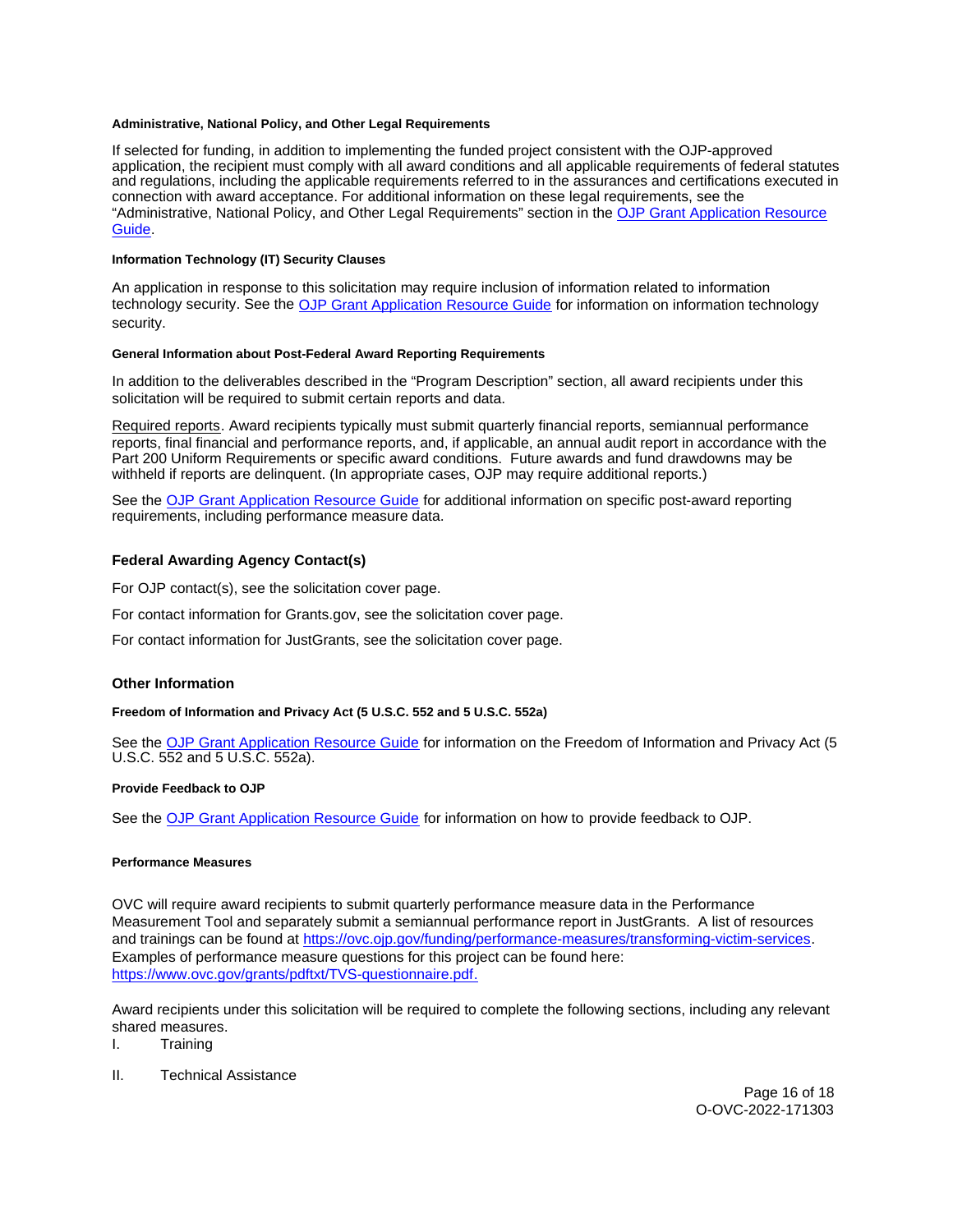### <span id="page-16-0"></span>**Application Checklist**

## **OVC FY 2022 Transforming America's Response to Older Victims: Developing and Supporting Statewide Elder Justice Coalitions and Training and Technical Assistance Program**

This application checklist has been created as an aid in developing an application. The [DOJ Application](https://justicegrants.usdoj.gov/sites/g/files/xyckuh296/files/media/document/appln-submission-checklist.pdf)  [Submission Checklist](https://justicegrants.usdoj.gov/sites/g/files/xyckuh296/files/media/document/appln-submission-checklist.pdf) is another resource.

## **What an Applicant Must Do:**

Prior to registering in [Grants.gov](https://Grants.gov):

Confirm your Entity's [System Award Management \(SAM\)](https://sam.gov/SAM/) Registration Information (see [OJP Grant](https://www.ojp.gov/funding/apply/ojp-grant-application-resource-guide#apply)  [Application Resource Guide\)](https://www.ojp.gov/funding/apply/ojp-grant-application-resource-guide#apply)

To register in [Grants.gov](https://Grants.gov):

- Acquire an Authorized Organization Representative (AOR) and a [Grants.gov](https://Grants.gov) username and password (see OJP Grant Application Resource Guide
- Acquire AOR confirmation from the E-Business Point of Contact (E-Biz POC) (see [OJP Grant](https://www.ojp.gov/funding/apply/ojp-grant-application-resource-guide#apply)  [Application Resource Guide\)](https://www.ojp.gov/funding/apply/ojp-grant-application-resource-guide#apply)

To find the funding opportunity:

- Search for the funding opportunity in [Grants.gov](https://Grants.gov) using the opportunity number, Assistance Listing or keyword(s)
- Access the funding opportunity and application package (see Step 7 in the [OJP Grant Application](https://www.ojp.gov/funding/apply/ojp-grant-application-resource-guide#apply)  [Resource Guide\)](https://www.ojp.gov/funding/apply/ojp-grant-application-resource-guide#apply)
- Sign up for [Grants.gov](https://Grants.gov) email [notifications](https://www.grants.gov/web/grants/manage-subscriptions.html) (optional) (see [OJP Grant Application Resource Guide\)](https://www.ojp.gov/funding/apply/ojp-grant-application-resource-guide#apply)
- Read *Important Notice: Applying for Grants in Grants.gov*
- Read OJP policy and guidance on conference approval, planning, and reporting available at <https://www.ojp.gov/funding/financialguidedoj/iii-postaward-requirements#6g3y8>(see [OJP Grant](https://www.ojp.gov/funding/apply/ojp-grant-application-resource-guide#prior-approval)  [Application Resource Guide](https://www.ojp.gov/funding/apply/ojp-grant-application-resource-guide#prior-approval)

## **Overview of Post-Award Legal Requirements:**

Review the "Overview of Legal Requirements Generally Applicable to OJP Grants and Cooperative [Agreements - FY 2022 Awards"](https://www.ojp.gov/funding/explore/legal-overview-awards) in the [OJP Funding Resource Center.](https://www.ojp.gov/funding/explore/legal-overview-awards)

#### **Review Scope Requirement:**

The federal amount requested is within the allowable limit(s) of \$3,750,000.

## **Review Eligibility Requirement:**

- Nonprofits having a  $501(c)(3)$  status with the IRS, other than institutions of higher education
- Nonprofits that do not have a 501(c)(3) status with the IRS, other than institutions of higher education
- For profit organizations other than small businesses

#### **Prepare to submit the Application for Federal Assistance standard form (SF)-424 and Disclosure of Lobbying Activities form (SF-LLL)**

- Review Information to complete the Application for Federal Assistance (SF-424) in [Grants.gov](https://Grants.gov)
- Complete Standard Applicant Information (SF-424 information from [Grants.gov\)](https://Grants.gov)
- Submit the **SF-424** and **SF-LLL** in [Grants.gov](https://Grants.gov)

#### After the SF-424 and SF-LLL submission in [Grants.gov](https://Grants.gov), receive [Grants.gov](https://Grants.gov) email notifications that:

- Submission has been received in [Grants.gov](https://Grants.gov)
- Submission has either been successfully validated or rejected with errors (see OJP Grant